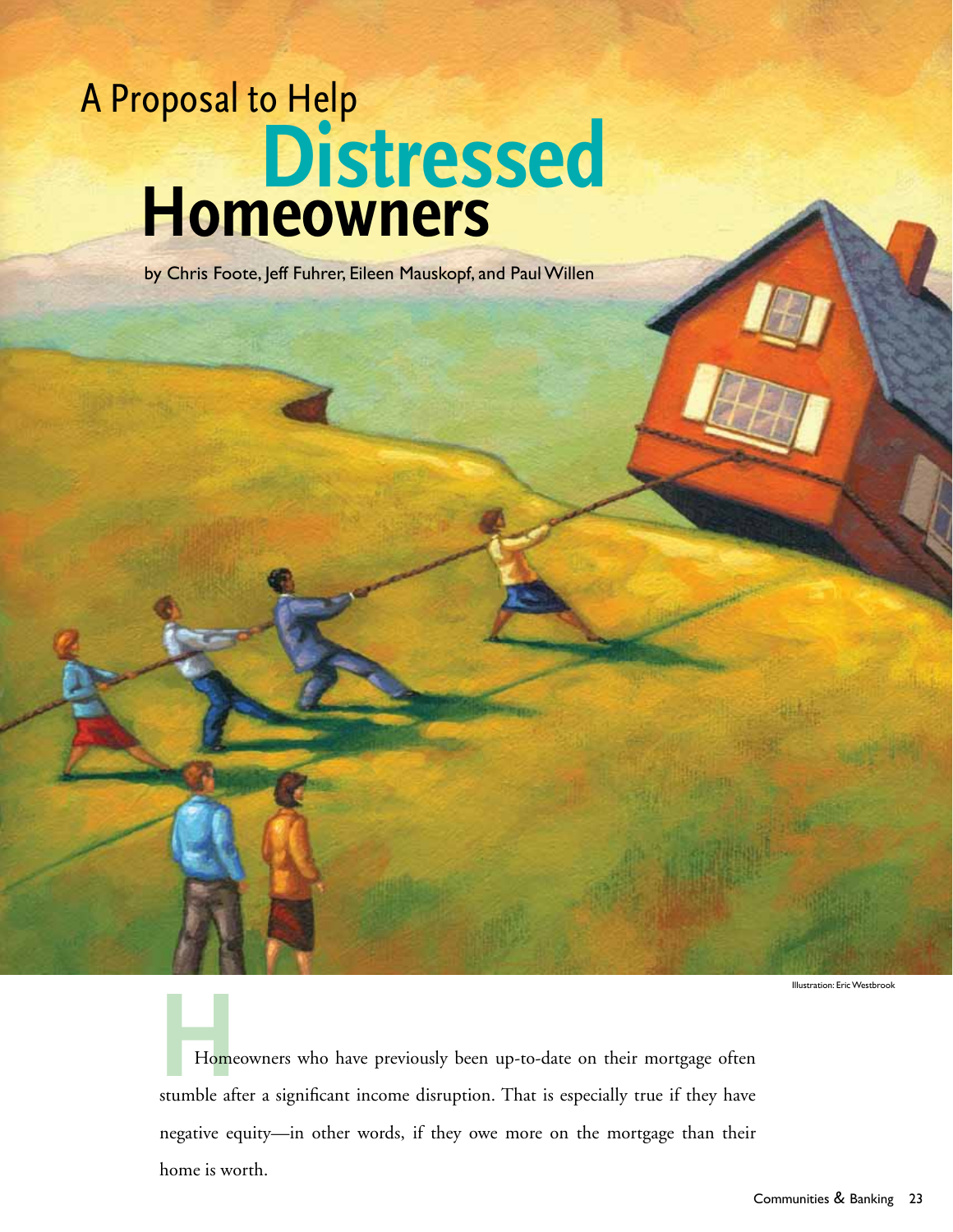With job losses generating more mortgage delinquencies, policymakers might consider whether foreclosure-prevention efforts should help homeowners with payments for a while. We propose a government payment-sharing arrangement that would work with the homeowner's existing mortgage and significantly reduce monthly payments while the homeowner is unemployed. We believe a payment-sharing plan stands a better chance of preventing foreclosures than longer-term but less significant payment reductions achieved through loan modification.<sup>1</sup> More broadly, payment sharing could not only benefit participating homeowners, but also could protect the housing industry from escalating foreclosures and could stabilize financial markets and the economy.

In our view, previous plans based on long-term loan modifications, have been stymied because (a) contrary to the common wisdom, lenders and mortgage servicers will not always find a modification to be in their best interest, and (b) extant plans are generally unable to offer modifications to those who become unemployed.<sup>2</sup>

The payment-sharing plan we propose has neither of those drawbacks. It could take the form of either a loan or a grant. In both versions, the homeowner would have to provide proof of job loss—or other significant income disruption—and proof of the home's negative equity.

#### **Plan Features**

Negative equity does not by itself lead to default unless the amount is extremely high.<sup>3</sup> Owners with negative equity who have not suffered adverse life events (for example, job loss, divorce, or illness) generally stay current on their mortgages.<sup>4</sup> Negative equity is, however, a necessary condition for default.<sup>5</sup> Borrowers who have positive equity usually can sell or refinance. The reason that foreclosures are rising today is that falling housing prices have increased the prevalence of negative equity at the same time that unemployment is rising—the so-called *double-trigger* effect.

The best way to prevent foreclosures right now is by the government offering borrowers who have experienced income disruption some temporary but significant assistance. The two versions of our propos-

## **The reason that foreclosures are rising today is that falling housing prices have increased the prevalence of negative equity at the same time that unemployment is rising.**

al have five features in common. First, the government pays a significant share of the household's current mortgage payment (25 percent and up) directly to the mortgage servicer. Second, the government's share of the mortgage payment is equal to the percentage decline in family earned income. Third, proof of a recent and significant income disruption is required. Fourth, the assistance ends upon resumption of the borrower's normal income stream—or after two years. Fifth, the plan caps the maximum government payment (say, at  $$1,500$  monthly).<sup>6</sup>

### **Addressing Challenges**

The most difficult design challenge is to avoid attracting homeowners who don't need help and inadvertently letting them game the system (a phenomenon called *moral hazard*). Eligible homeowners would have to prove that their equity is either essentially zero or negative. In the loan version, program participants would pay an interest rate reflecting the elevated risk the government is assuming. And the grant version would explicitly exclude homeowners having enough income (or wealth) to continue making mortgage payments despite negative equity.

#### **The Loan Version**

In the loan version, the government's payments accrue to a loan balance to be repaid with interest at a future date. Government payments end when the homeowner's income stream has been restored, or after two years, whichever is sooner. Because the household's mortgage payments may rise (for example, with an adjustable-rate mortgage), the government's payment is capped at a predetermined amount. When borrowers stop receiving government payments, they begin repaying them. They have five years to do so. If the home is sold for more than the value of the mortgage balance, the government has first claim on any remaining equity, up to the value of the loan balance, including accrued interest.

If after the payment-assistance period, the homeowner still cannot afford the monthly payment on the original mortgage, the foreclosure process may begin. The government might then seek loan repayment as it would for education loans for example, by placing liens on future income.

#### **The Grant Version**

In the grant version, the government would provide at least 25 percent of the monthly mortgage payment for up to two years without requiring repayment. Homeowners whose adjusted gross income (average income in the two years prior to income disruption) exceeds a to be specified multiple of median family income in 2008 would not be eligible, a useful if imperfect means of excluding very high-income homeowners who likely have accumulated significant wealth to self-insure against temporary income loss.

#### **Advantages and Disadvantages**

The plan provides a significant but temporary reduction in the homeowner's payment during the period of income loss—an advantage over loan-modification programs, which do not always lower payments sufficiently and sometimes even raise them—by adding missed payments to the outstanding loan balance.

For lenders, servicers, and second-lien holders, the plan contains a more realistic recognition of their incentives and no pressure to do mortgage modifications. Even if foreclosure cannot be avoided when the government aid terminates, the housing market is likely to have recovered enough that disposal of the property will garner a higher price.

On the downside, the plan probably cannot stop homeowners who have extreme negative equity—say, 40 percent or greater—from defaulting when government aid ends. Indeed, the plan may merely delay foreclosure without any guarantee of economic or social benefit. Another concern is that the borrowers who should get help may choose to default rather than pursue a government loan. Meanwhile, the grant